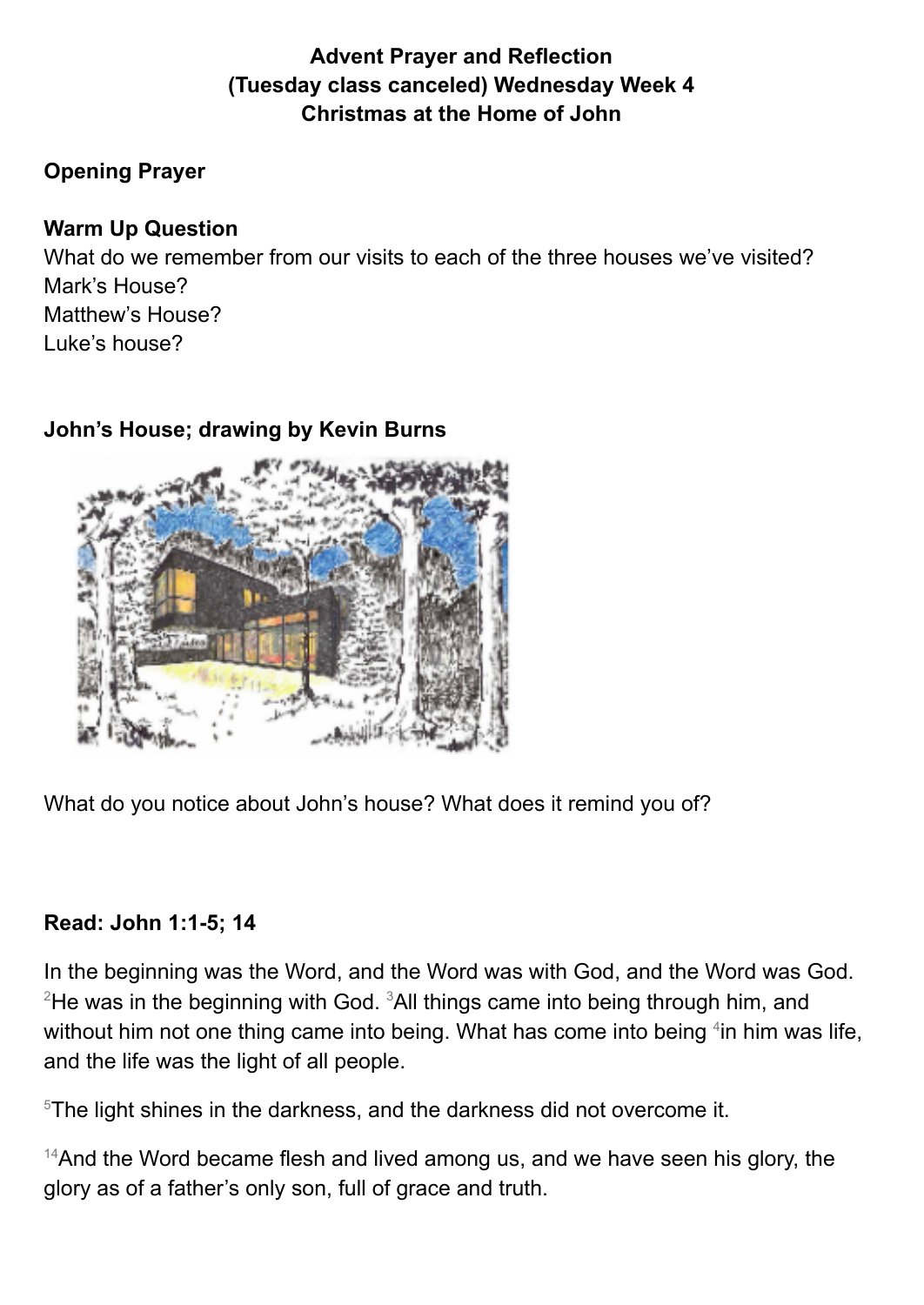#### **Discussion Questions**

- 1. What do you notice in this passage of scripture? What are the key words that stand out?
	- a. We read this passage of scripture in our Blue Christmas service. What words stand out the most when we hear it that night?
	- b. We will read this passage of scripture on Christmas Eve. What do you think will stand out the most when we hear it that night?
- 2. Where does John say the good news of Jesus Christ really starts?
- 3. In John 1:14, the Greek literally says that God **tabernacled among us**. Other translators have played with the language and said that God has **pitched a tent among us** or God has **moved into the neighborhood**. What do you think John wants the reader to understand?
- 4. John is talking about the incarnation–this idea that God has taken on human flesh to live among us. What about the incarnation can be a source of hope to us?

## **Read: John 1:14-18**

<sup>14</sup>And the Word became flesh and lived among us, and we have seen his glory, the glory as of a father's only son, full of grace and truth.

<sup>15</sup>(John testified to him and cried out, "This was he of whom I said, 'He who comes after me ranks ahead of me because he was before me."") <sup>16</sup>From his fullness we have all received, grace upon grace. <sup>17</sup>The law indeed was given through Moses; grace and truth came through Jesus Christ. <sup>18</sup>No one has ever seen God. It is God the only Son, who is close to the Father's heart, who has made him known.

#### **Discussion Questions**

- 1. What do you notice in this passage? What are the key words?
- 2. How does John's description of Christmas different than the other gospels? Why is it important to read John alongside Matthew and Luke (and even Mark)?